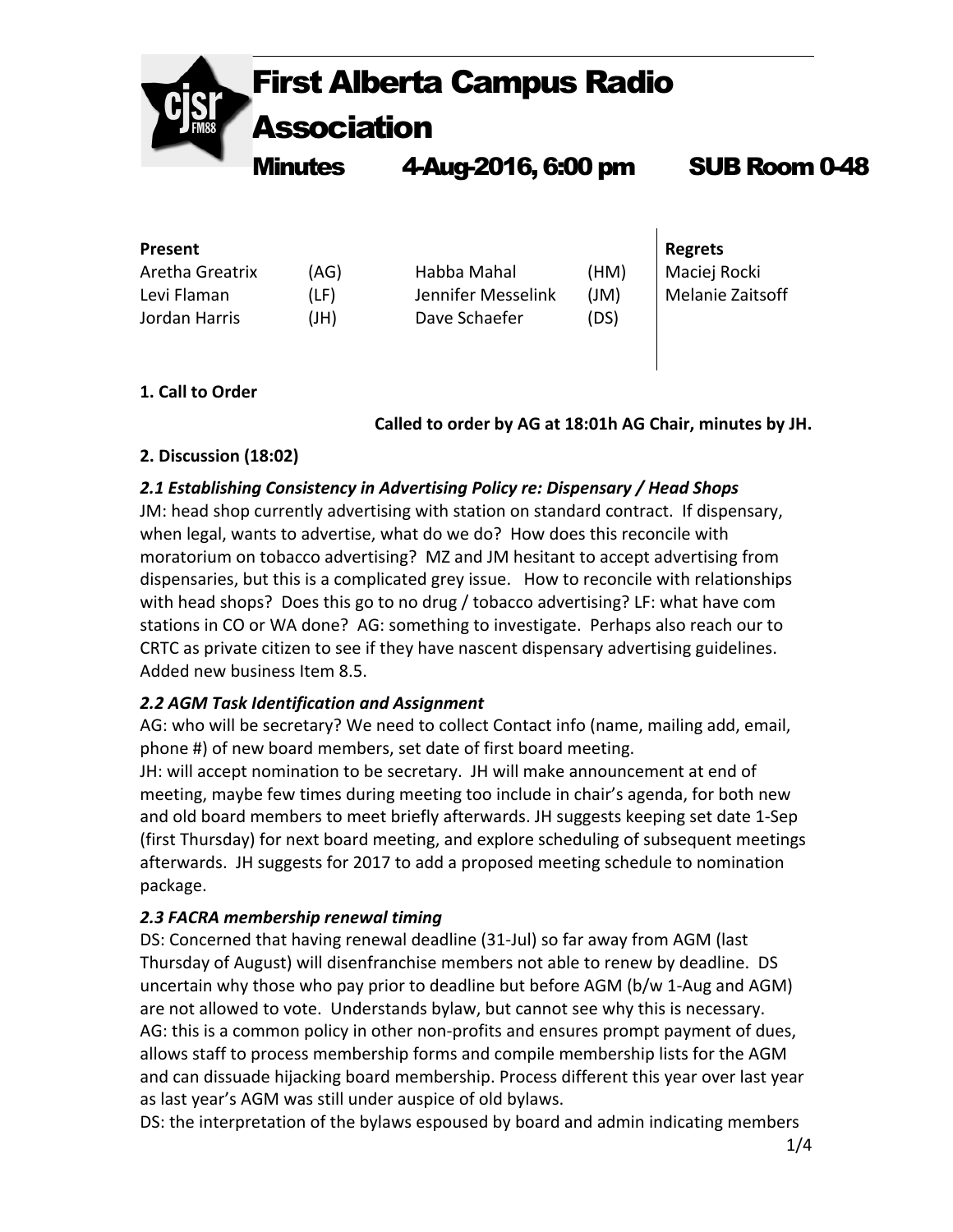who pay after 1-Aug are unable to vote at AGM is not especially clear.

AG: perhaps the bylaw can be clearer, requiring change to bylaw, however there is not enough time to enact that change in time for this AGM.

DS: would like to see clarification of bylaws showing consequences of late renewal, and justification of why society will not allowing late payers from voting. Concerned bylaws don't say can't vote, but subsequent Admin communication does.

AG: non-renewed people this year will probably make sure to renew earlier next year, knowing consequences now. Also first notice could go out earlier. Acknowledges at least 3 reminders were sent via mailchimp, in addition to direct reminders from SMED to board members.

LF: getting PayPal sorted out will help.

AG: could make motion on how to interpret the membership bylaw. (Add item 8.4 in New Business)

DS: needs to be board decision, not SMED to make allowances to deadline.

AG: elect to continue discussion in executive or policy & bylaw committee.

### *2.4 PAYPAL update*

LF: Process of establishing PayPal account straight forward. First, establish a standard commercial account  $(2.9% + $0.30 /$  transaction) with PayPal, and then verify Non-profit and charitable status with PayPal. Once verified, PayPal makes the account change on their end to charitable / non-profit account  $(1.9% + $0.30$  per transaction).

### **3. Adoption of Agenda (18:52)**

### **Motion to accept Agenda with addition of items 8.4 and 8.5 passes**

**(LF/DS, unanimous)**

#### **4. Adoption of the Minutes of the board meeting of 7-Jul-2016 (18:54)**

### **Motion to accept minutes with typos correct passes (LF/DS, unanimous)**

**5. Welcome/Overview (AG) (18:56)**

#### **6. Reports (18:57)**

### *6.1 President (AG)*

• Nothing to report

### *6.2 Treasurer (DS)*

- Nothing to report
- *6.3 Secretary (JH)*
- Written Report Provided

### *6.4 SM/ED (Melanie Zaitsoff)*

- Written Report Provided
- JH Notes report composed from a phone while camping in Alberta's wilderness, underlining SM/ED's extreme dedication.

### *SM/ED Report Questions:*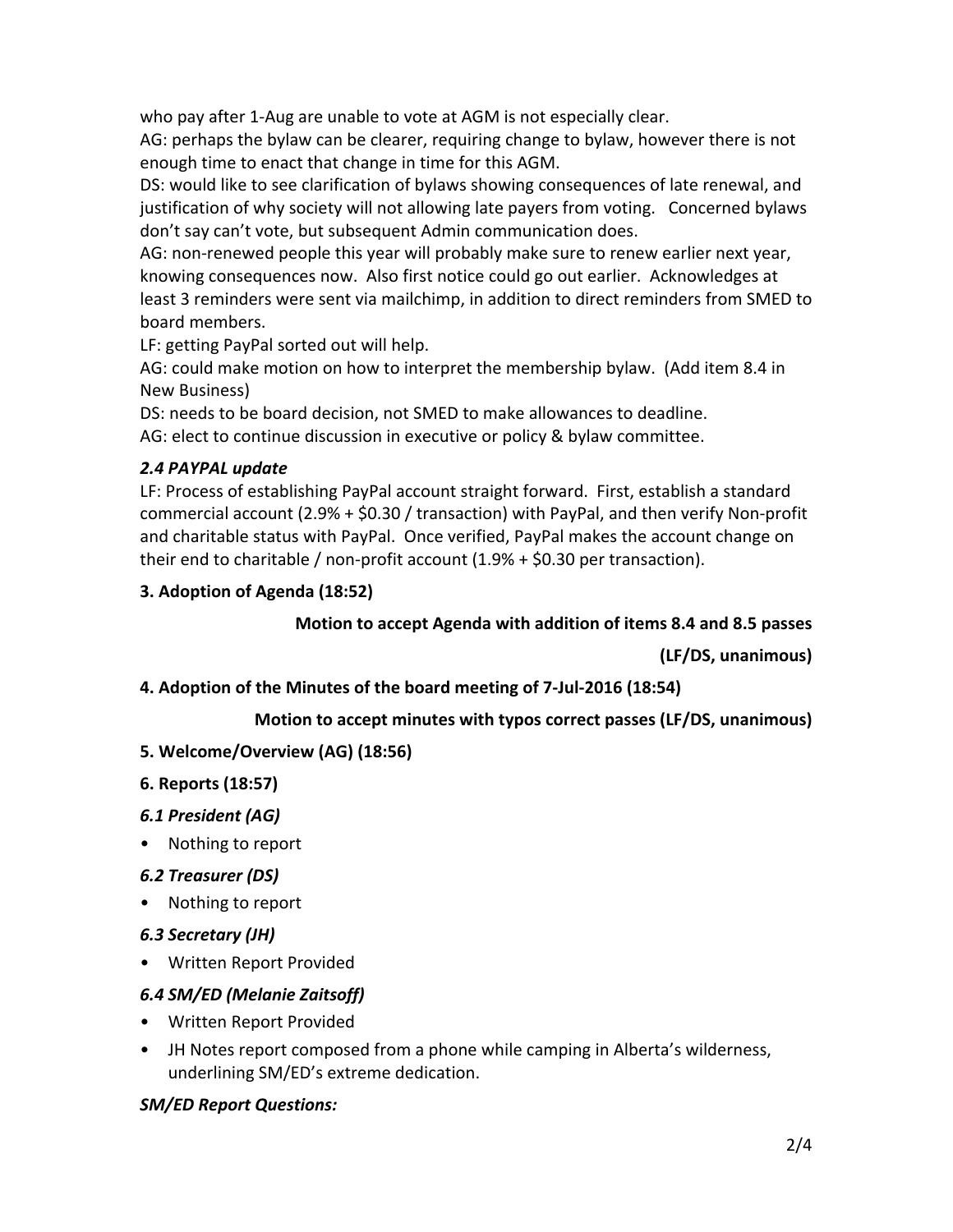1.) DS: Has a funddrive coordinator been hired yet? AG: Not yet, but role has been defined. 

### **7. Standing Committee Reports (19:08)**

## *7.1 Executive Committee (AG)*

• Nothing to report

## *7.2 Community & Relations Committee*

• Funddrive Theme is "Superpower your radio" and will kick off with a screening of Richard Donner's Superman at the Metro. JH indicates this is "rad."

## *7.3 Programming Committee (AT)*

Programming changes as noted in SMED report.

# *7.4 Finance Committee (DS)*

DS to set meeting on 11-Aug or 18-Aug to review latest financials.

## *7.5 Policy Committee (JM)*

• Written Report Provided

## **Motion to omnibus and approve executive and committee reports as presented passes (LF/DS, unanimous).**

### **8. New Business (19:12)**

# *8.1 Adopt Audited Financial Statements for the period ending 30-Apr-2016 as presented to the board.*

**Motion to adopt audited financial statements as presented passes (LF/HM, unanimous).**

*8.2 Restrict \$30,000 from identified operating surplus from 2016 for On-Air studio Upgrade Project*

### **Motion to restrict funds as indicated passes (DS/HM, unanimous).**

*8.3 Restrict \$35,000 from identified operating surplus from 2016 for Transmitter Upgrade Project*

### **Motion to restrict funds as indicated passes (LF/DS, unanimous).**

*8.4 Make a one-time exception to extend FACRA membership renewal deadline, to a date at the discretion of SM/ED based on staff and administration capacity and assuredly prior to the 2016 AGM, to accommodate 2015/2016 FACRA members who*  failed to renew by the 1-August deadline, allowing lapsed 2015/2016 members who renew prior to this extended 2016/2017 deadline the opportunity to vote at the 2016 *AGM. Furthermore, to charge the board to examine and clarify the bylaws to make the administration's interpretation of the bylaws and consequences of failing to renew* prior to the renewal deadline clear within the bylaws themselves prior to the 2017 *AGM.*

**Motion to extend deadline at discretion of SM/ED, examine bylaws passes as**